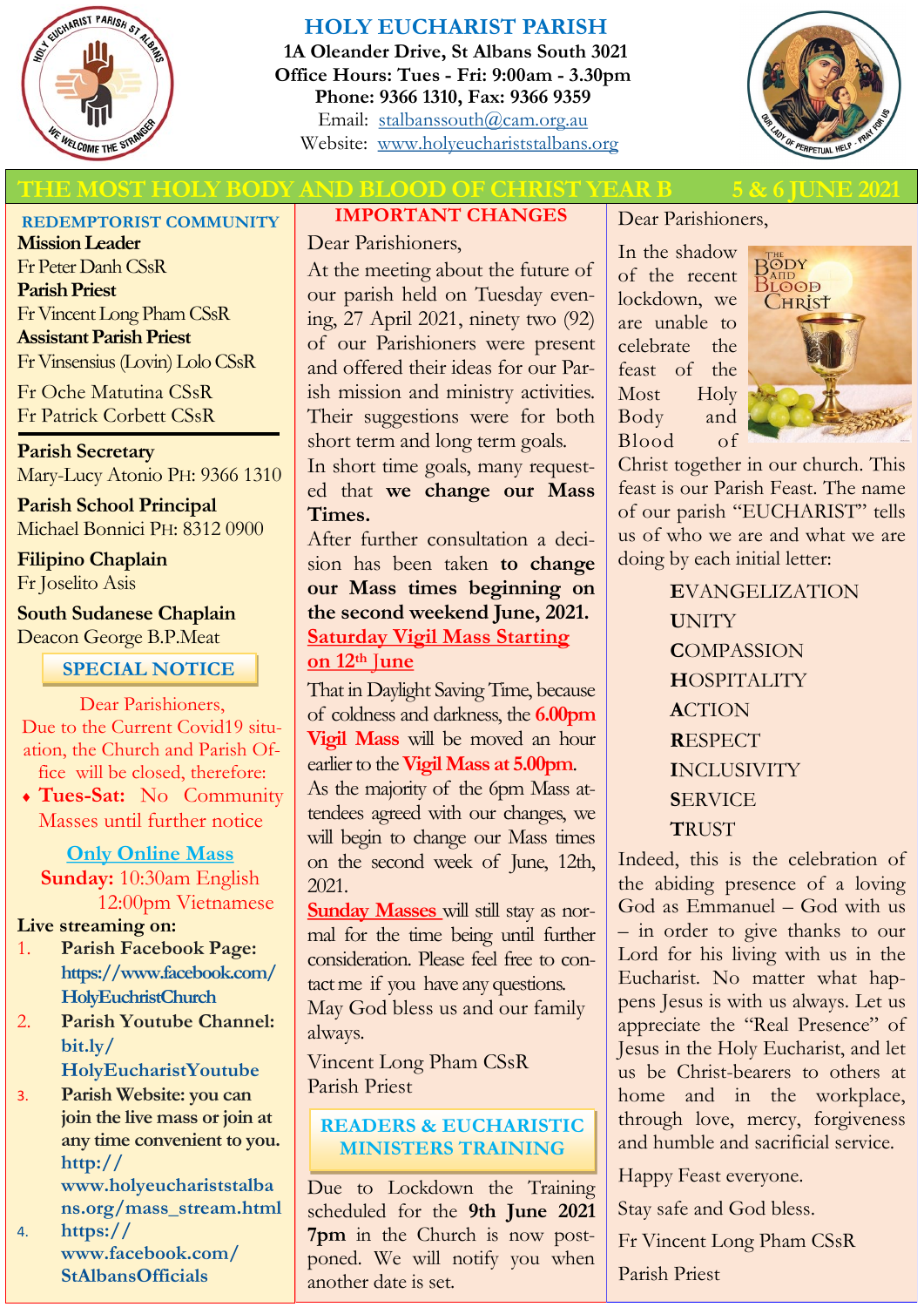### **THE LIVING WORD**

### **First reading Ex 24:3-8**

### *This is the blood of the Covenant that the Lord has made with you.*

Moses went and told the people all the commands of the Lord and all the ordinances. In answer, all the people said with one voice, 'We will observe all the commands that the Lord has decreed.' Moses put all the commands of the Lord into writing, and early next morning he built an altar at the foot of the mountain, with twelve standing-stones for the twelve tribes of Israel. Then he directed certain young Israelites to offer holocausts and to immolate bullocks to the Lord as communion sacrifices. Half of the blood Moses took up and put into basins, the other half he cast on the altar. And taking the Book of the Covenant he read it to the listening people, and they said, 'We will observe all that the Lord has decreed; we will obey.' Then Moses took the blood and cast it towards the people. This' he said 'is the blood of theCovenant that the Lord has made with you, containing all these rules.'

#### **Responsorial Psalm Ps. 115(116):12-13,15-18**

**I will take the cup of salvation, and call on the name of the Lord.**

How can I repay the Lord for his goodness to me? The cup of salvation I will raise; I will call on the Lord's name. I will take the cup of salvation, and call on the name of the Lord.

**I will take the cup of salvation, and call on the name of the Lord.**

O precious in the eyes of the Lord is the death of his faithful. Your servant, Lord, your servant am I; you have loosened my bonds. I will take the cup of salvation, and call on the name of the Lord.

### **I will take the cup of salvation, and call on the name of the Lord.**

A thanksgiving sacrifice I make; I will call on the Lord's name. My vows to the Lord I will fulfil before all his people. I will take the cup of salvation, and call on the name of the Lord.

**I will take the cup of salvation, and call on the name of the Lord.**

#### **Second reading Hebrews 9:11-15**

#### *The blood of Christ can purify our inner self*

Now Christ has come, as the high priest of all the blessings which were to come. He has passed through the greater, the more perfect tent, which is better than the one made by men's hands because it is not of this created order; and he has entered the sanctuary once and for all, taking with him not the blood of goats and bull calves, but his own blood, having won an eternal redemption for us. The blood of goats and bulls and the ashes of a heifer are sprinkled on those who have incurred defilement and they restore the holiness of their outward lives; how much more effectively the blood of Christ, who offered himself as the perfect sacrifice to God through the eternal Spirit, can purify our inner self from

dead actions so that we do our service to the living God.

He brings a new covenant, as the mediator, only so that the people who were called to an eternal inheritance may actually receive what was promised: his death took place to cancel the sins that infringed the earlier covenant.

#### **Gospel Acclamation John 6:51-52**

Alleluia, alleluia!

I am the living bread from heaven, says the Lord; whoever eats this bread will live for ever. Alleluia!

#### **Gospel Mark 14:12-16,22-26**

#### *This is my body; this is my blood*

On the first day of Unleavened Bread, when the Passover lamb was sacrificed, his disciples said to Jesus, 'Where do you want us to go and make the preparations for you to eat the passover?' So he sent two of his disciples, saying to them, 'Go into the city and you will meet a man carrying a pitcher of water. Follow him, and say to the owner of the house which he enters, "The Master says: Where is my dining room in which I can eat the passover with my disciples?" He will show you a large upper room furnished with couches, all prepared. Make the preparations for us there.' The disciples set out and went to the city and found everything as he had told them, and prepared the Passover.

And as they were eating he took some bread, and when he had said the blessing he broke it and gave it to them. Take it,' he said 'this is my body.' Then he took a cup, and when he had returned thanks he gave it to them, and all drank from it, and he said to them, 'This is my blood, the blood of the covenant, which is to be poured out for many. I tell you solemnly, I shall not drink any more wine until the day I drink the new wine in the kingdom of God.'

After psalms had been sung they left for the Mount of Olives.

## **REFLECTION ON THE GOSPEL**

The Gospel for today's feast reminds us that we are in a "covenant" relationship with our God. We renew that covenant in every celebration of the Eucharist. The Israelites of old sealed their covenant with God in animal sacrifice, a practice we may wish to critique, and in the celebration of a meal (Exodus 24:1-12). The blood of the slain animal was sprinkled on the altar and on the people. The people knew that blood signified life: if blood spilled out then life spilled out. The altar signified God. The sprinkling of the blood denoted their shared life with God. They were called to be holy as God is holy. The symbolism of the Jewish covenant ritual informs today's Gospel story of Jesus' final Passover meal with his disciples. Through the actions and words of Jesus, the bread broken and shared becomes his body broken and "given" for them. The sharing of the cup of wine becomes their sharing in the life of Jesus "to be poured out for many". Bread and wine in this context have taken on a new meaning.

While all analogies fall short, we might begin to understand this mystery by considering the Eureka flag. The flag is constructed of fabric and thread. It is presently on loan from the Ballarat Art Gallery to the Eureka entre and protected with the utmost care. Because of its associations with the Eureka rebellion and what Eureka stands for in Australian history and folklore, it carries the story that informs its creation as well as all the goodness of its fabric and thread. It has acquired multiple levels of meaning.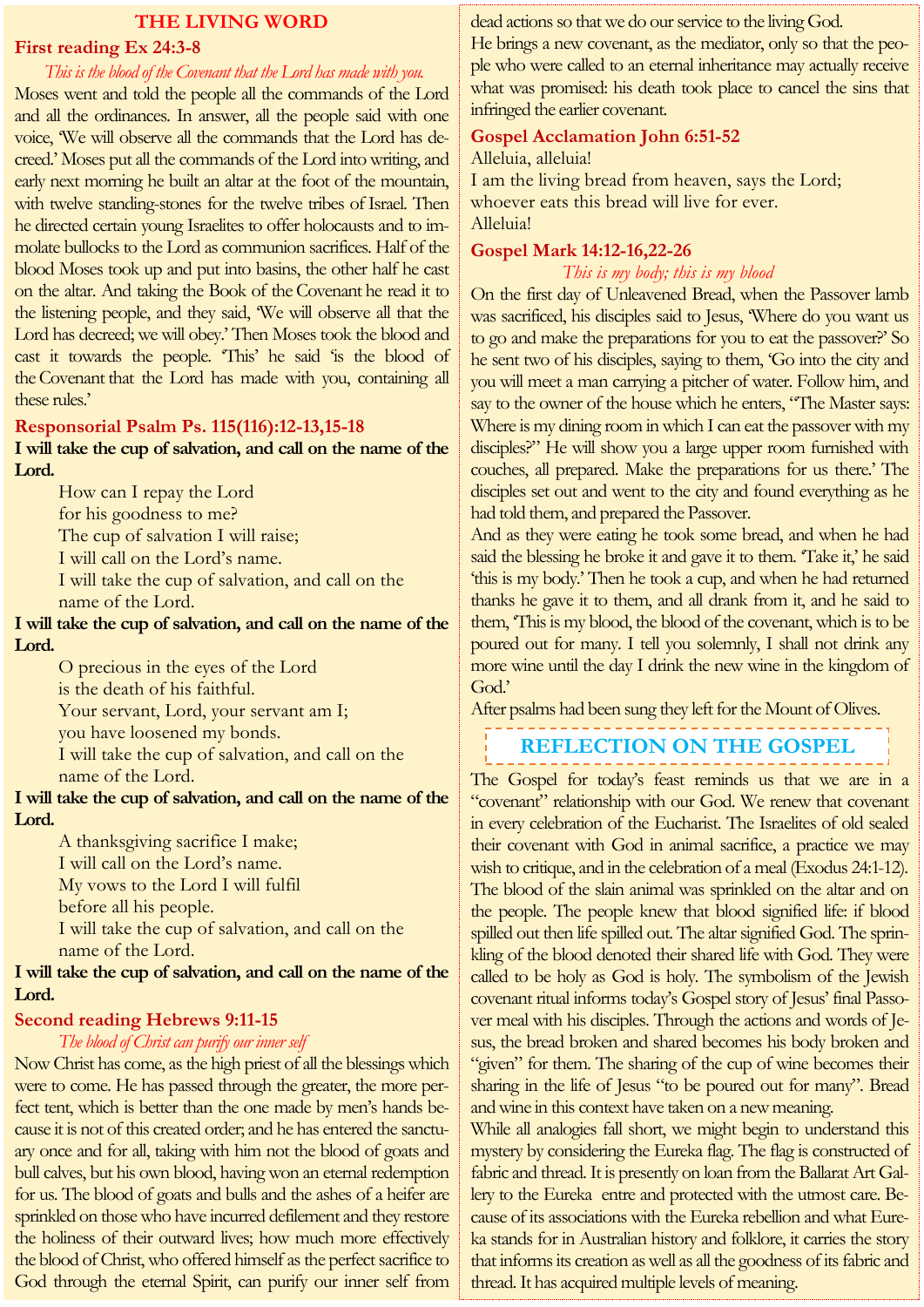Through the actions and words of Jesus, the bread and wine of the Eucharist have likewise come to signify something entirely new along with all the goodness of their materiality. They are Life for us, the shared life of the Risen Christ. We are called to bring that life to others, to give life for the sake of the many. Reading the passage in the context of Mark's gospel provides some insight into how we might do this. The eleven preceding verses recount stories of contrasting responses to Jesus as he faces his final days: temple authorities plot to destroy him; an unnamed woman "breaks" an alabaster jar and "pours" the healing perfume on his head, thus anointing his body "for burial" by means of a "eucharistic" action; Jesus declares that what she has done will be told "in remembrance of her"; a close friend seeks to betray him. Betrayal and rejection are ever present possibilities even in Eucharistic communities. We are all too aware of this as we endeavour to address the consequences of child sexual abuse. We need to learn from the other possibility presented to us in this context, namely that of pouring out the healing perfume of compassion and love. Our "pouring out" at this time might include sharing vaccines with countries that cannot afford to buy them.

### **By Veronica Lawson RSM**

### **LET THE EUCHARIST LEAD YOU TO THE SA-CRED HEART**

Devotion to the Sacred Heart in the Eucharist consists in two essential facts: love and atonement.

Love is the first and foremost of these duties. Love is the Lord's first and greatest commandment, the bond of perfection. God asks for our love because He wishes to be the God and Master of our hearts through love. Sacrifice is but a means to prove our love and loyalty. Our Lord has loved us with an infinite love, even unto death, and still loves us without limit. He wants to be loved by us. He appeals to our hearts and bids us love Him in return.

St. Margaret Mary writes, "He made me see that it was the great desire He had of being loved by men, and of withdrawing them from the road of perdition, that induced Him to conceive this plan of making His Heart known to men, with all the trea-sures of love, of mercy, of grace, of sanctification, and of salva-tion, in order that those who wish to render and procure Him all the honor, glory, and love of which they are capable, might be abundantly and profusely enriched with the treasures of the Heart of God."

In another letter, she writes, "Let us, then, love this, the only love of our souls, since He has loved us first and loves us still so ardently that He continually burns with love for us in the Blessed Sacrament. To become saints it suffices to love this Holy of Holies. What shall hinder us? We have hearts to love and a body to suf-fer. . . . Only His holy love can make us do His pleasure; only this perfect love can make us do it in His own way; and only this per-fect love can make us do it in His own acceptable time."

This act of love is highly sanctifying. By uniting you intimately to the Sacred Heart of Jesus, love will make you share in His vir-tues and give you the strength to practice them in spite of all obstacles. To know and love Jesus Christ is your highest gain both for time and eternity. No sacrifice can be too great to attain it. You have true wisdom, holiness, and happiness insofar as you know and love Jesus Christ….

Receive Holy Communion often, especially on the first Fridays of nine consecutive months; spend some time before the Blessed

Sacrament; perform little penances to prove by your actions that you want to make reparation. Make a holy hour some day or evening before the Sacred Heart in the tabernacle. Your love will be reparation for all human forgetfulness of His love. The Sacred Heart will never be outdone in love and generosity to you…..

Holy Mass and Communion are the greatest spiritual weapons God has placed at our disposal to help bring about peace. They are far more powerful than all atom and hydrogen bombs, guided mis-siles, guns, planes, tanks, and ships combined. Many times during his pontificate, Pope Pius XII urged frequent reception of Holy Communion, stating, "Men will always find the best remedy against serious evils in the Eucharist. . . . Only through frequent recep-tion of our Divine Lord will they have the strength to help a world darkened by ignorance and gripped in the ice of indifference."

### **By Fr. Lawrence G. Lovasik**

### **#34 UPDATE: GENERAL LITURGICAL GUIDE-LINES**

### **COVID-19 Implications for the Catholic Archdiocese of Melbourne**

### **Information Updated: 2 June 2021, 5.00pm**

The following Guidelines are approved by Most Rev Peter A Comensoli, Archbishop of Melbourne, to assist Clergy and Faithful with questions pertaining to specific areas of liturgy and ministry in the Archdiocese of Melbourne during this time of the COVID-19 pandemic.

The restrictions in place are compulsory as issued under lawful direction of the Chief Health Officer of Victoria, where a State of Emergency remains in place until **16 December 2021.**

As of **11.59pm Thursday 3 June 2021, the following measures will apply across Metropolitan Melbourne and Regional Victoria** (note the categories for this below) **and will be in place until at least 11.59pm Thursday, 10 June 2021.** 

- **Face Coverings**  Must be carried at all times Must be worn indoors and outdoors at all times.
- **Ceremonies and Religious -Religious gatherings and ceremonies:** No in-person gatherings permitted. Broadcast permitted with a total of **5 people per venue** including Celebrant and technicians
- **Funerals (indoors and outdoors):** •Permitted with no more than **10 people** (and those necessary to conduct the funeral). •Children under 12 months old are not counted towards this cap.
- **WEDDINGS:** (**indoor and outdoor):** Not permitted unless end of life or for deportation reasons. Involves only 5 persons (including the two persons being married, celebrant, two witnesses).
- **Social gatherings, visitors and leaving home : Stay home unless:** • shopping for necessary goods and services (one person per household, once per day, a support person can accompany if required) • caregiving or compassionate reasons • authorised work or permitted education, or work interstate • exercise (up to two hours, with one other person or members of your household) • receive a COVID-19 vaccination • other specified reason (specific exemptions apply) **Intrastate travel: Travel limit of 10km from place of primary residence, except:** • to access necessary goods and services where those goods and services cannot be accessed closer than 10km from